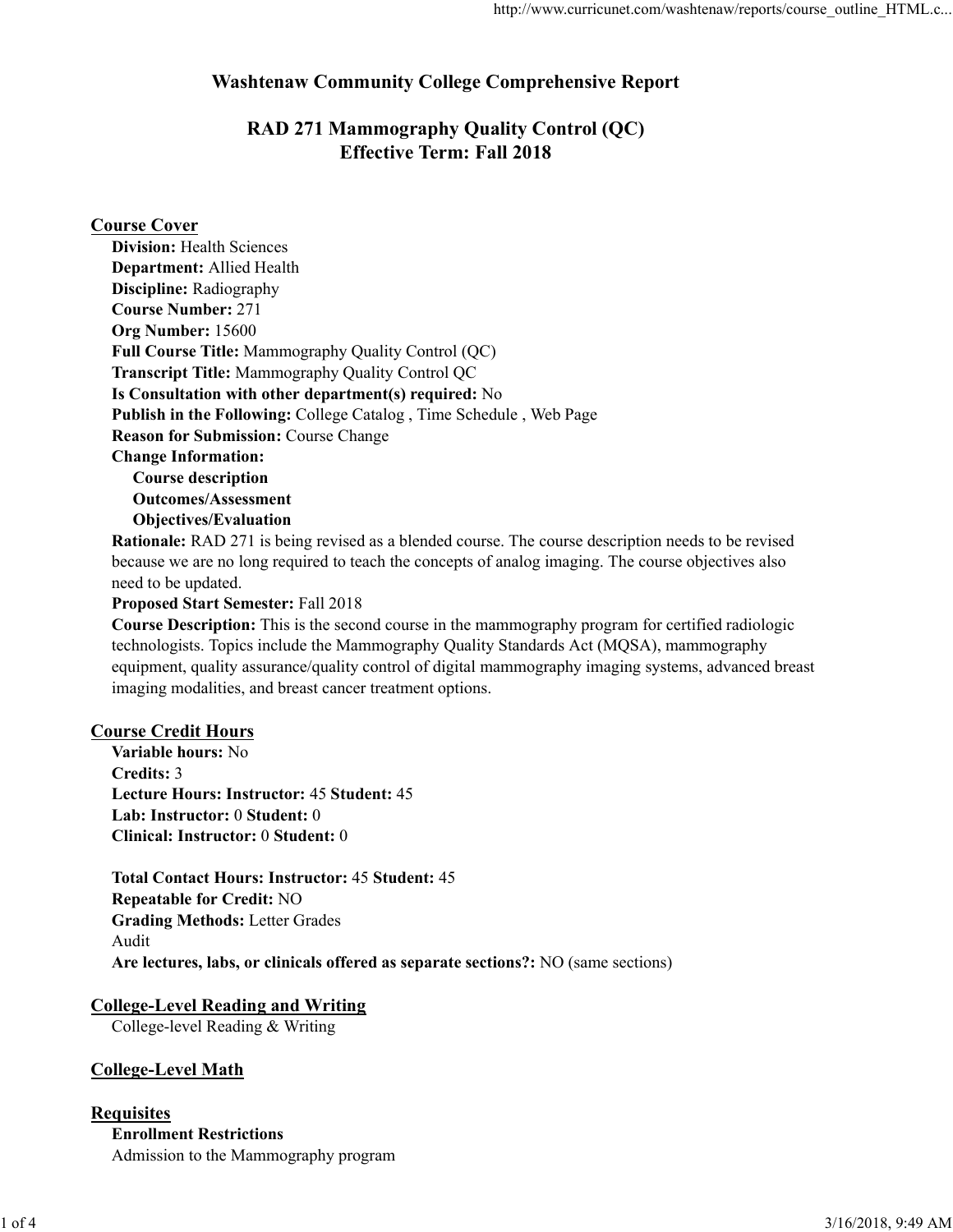and **Prerequisite** RAD 270 minimum grade "C"; may enroll concurrently and **Corequisite** RAD 273

#### General Education

#### Request Course Transfer

Proposed For:

#### Student Learning Outcomes

1. Correlate the design features and operation of dedicated mammography equipment.

#### Assessment 1

Assessment Tool: Embedded questions on the final examination Assessment Date: Winter 2020 Assessment Cycle: Every Three Years Course section(s)/other population: All sections Number students to be assessed: All students (maximum admission to the Mammography Program is 12 students) How the assessment will be scored: Answer key Standard of success to be used for this assessment: 80% of the students will score 75% or higher on the outcome-related questions Who will score and analyze the data: Faculty

2. Compare and contrast current advanced breast imaging modalities.

#### Assessment 1

Assessment Tool: Embedded questions on the final examination Assessment Date: Winter 2020 Assessment Cycle: Every Three Years Course section(s)/other population: All sections Number students to be assessed: All students (maximum admission to the Mammography Program is 12 students) How the assessment will be scored: Answer key Standard of success to be used for this assessment: 80% of the students will score 75% or higher on the outcome-related questions Who will score and analyze the data: Faculty

Evaulate quality control/quality assurance measurements in mammography. 3.

#### Assessment 1

Assessment Tool: Embedded multiple-choice questions on the final examination. Assessment Date: Winter 2020 Assessment Cycle: Every Three Years Course section(s)/other population: All sections/All students. Number students to be assessed: All students (maximum admission to the Mammography Program is 12 students) How the assessment will be scored: Answer key Standard of success to be used for this assessment: 80% of the students will score 75% or higher on the outcome-related questions Who will score and analyze the data: Faculty Standard of success to be used for this assessment: 80% of the students will score 75% or<br>higher on the outcome-related questios<br>Who will sover and analyze the data: Faculty<br>Who will sover and analyze the data: Faculty<br>3.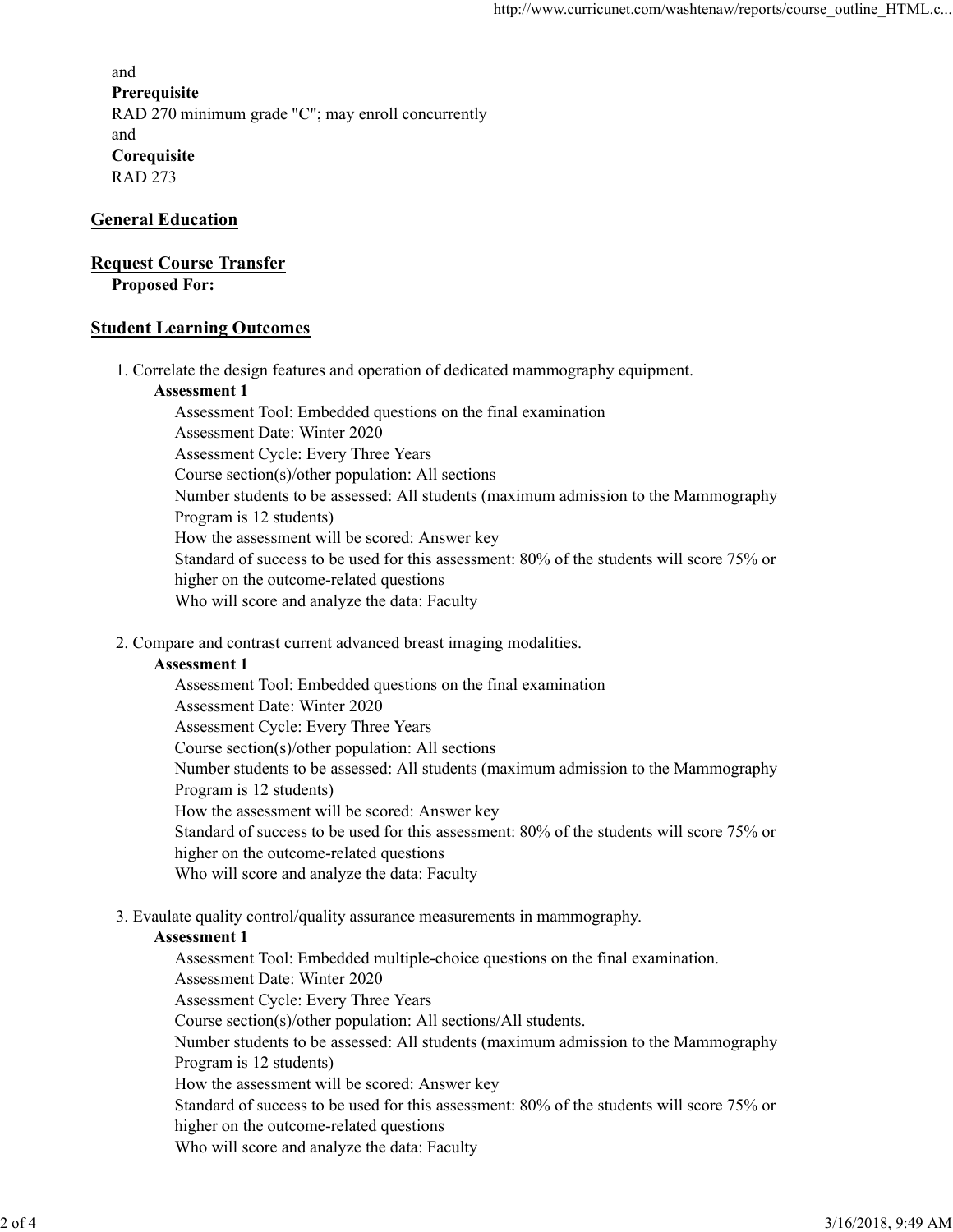Compare and contrast current breast cancer treatment options. 4.

## Assessment 1

Assessment Tool: Embedded questions on the final examination Assessment Date: Winter 2020 Assessment Cycle: Every Three Years Course section(s)/other population: All sections Number students to be assessed: All students (maximum admission to the Mammography Program is 12 students) How the assessment will be scored: Answer key Standard of success to be used for this assessment: 80% of the students will score 75% or higher on the outcome-related questions Who will score and analyze the data: Faculty

# Course Objectives

- 1. Discuss the significance of quality control in mammography.
- 2. Identify the components of a dedicated mammography unit and state their function.
- 3. State the x-ray tube filtration requirements for a dedicated mammography unit.
- 4. List and explain the quality control test requirements for a dedicated mammography unit.
- 5. List and explain the image artifacts that result from improperly maintained mammography equipment.
- 6. List the mandated mammography quality control (QC) test performed by technologist.
- 7. List the mandated mammography quality control (QC) test performed by medical physicist.
- 8. Identify the maximum permissible dose per mammography exam based on MQSA (Mammography Quality Standards Act).
- 9. Identify types, causes, and correction techniques of common mammography artifacts.
- 10. Discuss reconstruction, reformatting, and advanced post-processing techniques of digital mammographic images.
- 11. Discuss MQSA (Mammography Quality Standards Act) and its effect on mammographic image quality and dose.
- 12. Identify the personnel and reporting requirements listed in MQSA (Mammography Quality Standards Act).
- 13. State the MQSA (Mammography Quality Standards Act) training requirements for radiologists, technologists, and physicists.
- 14. Differentiate between accreditation and certification under MQSA (Mammography Quality Standard Act).
- 15. Identify quality control (QC) testing requirements for digital mammography.
- 16. List the surgical treatment options for breast cancer.
- 17. Recognize the advantages and disadvantages of surgical breast cancer treatment options.
- 18. List the nonsurgical treatment options for breast cancer.
- 19. Identify the clinical indications and contraindications for radiation therapy in the treatment of breast cancer.
- 20. List the pros and cons of hormonal therapy after breast cancer.
- Discuss the clinical indications, contraindications and complications of breast implant reconstruction 21. after breast cancer surgery. 17. Recognize the advantages and disadvantages of surgical breast cancer treatment options.<br>
18 .List the nonsurgical treatment options for breast cancer.<br>
19. Identify the clinical indications and contraindications for r
	- 22. Recognize the acute and late side effects of the various breast cancer treatments.
	- 23. Identify the recommended treatment options for different stages of breast cancer.
	- 24. Categorize the factors that are used to determine the breast cancer treatment plan for a patient.

## New Resources for Course

No new resources are required for this course.

## Course Textbooks/Resources

**Textbooks**